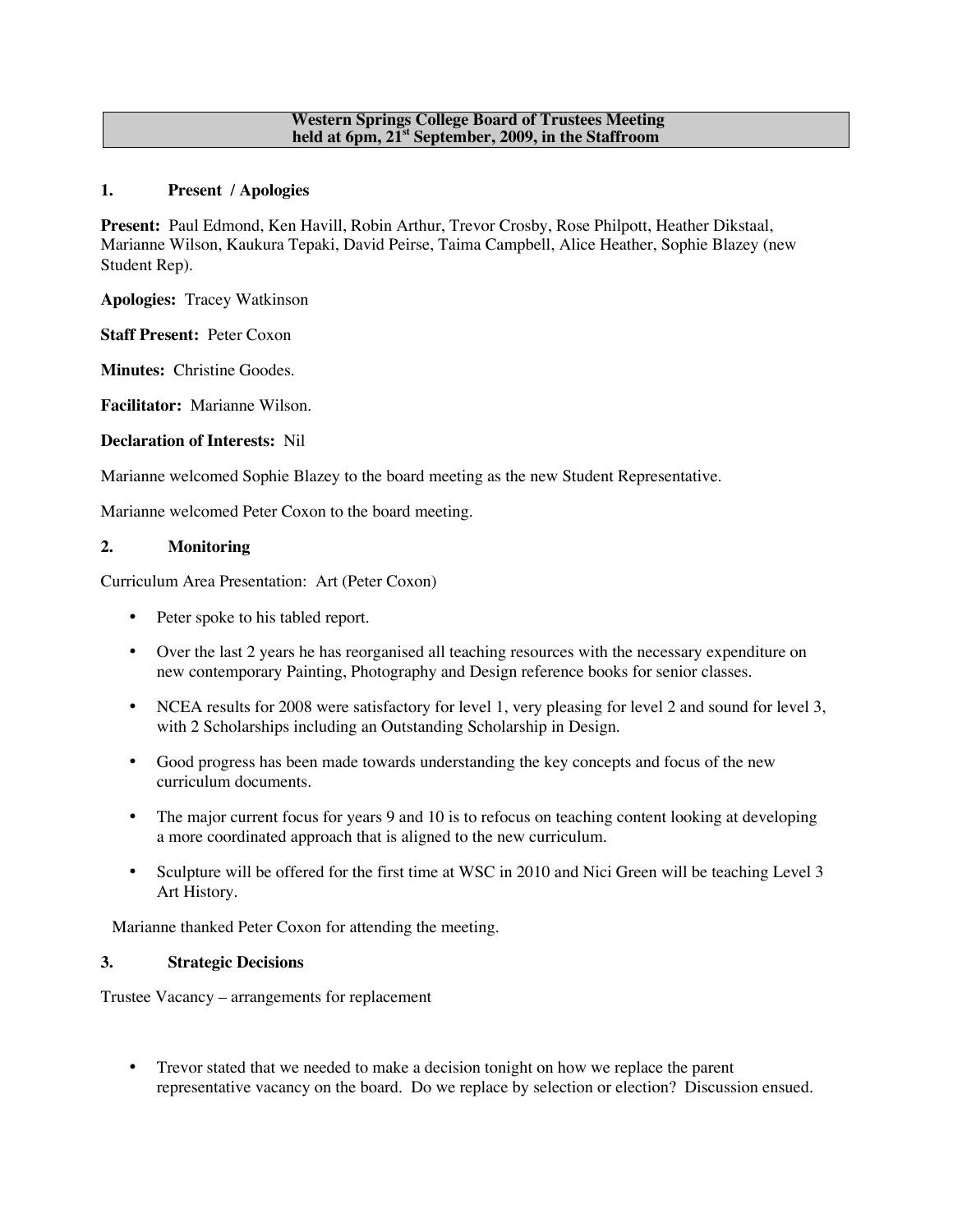• A vote was taken.

Four voted for election, seven voted for selection. Selection was carried.

Paul Edmond asked for those who would like selection / first right of refusal of the next highest polling candidate at the last (2007) election to fill the vacancy for the next 5 months (until the next election) to say aye.

### passed unanimously

- An advertisement to this effect to be put into the local newspaper. *(Task1) Christine*
- Taima would like whanau members to be emailed this advertisement. *(Task 2) Christine*

Board Succession – whether to propose staggered (mid-term) elections to the school community.

- Discussion took place with regard to staggered elections as of way of assisting board succession. Trevor, Robin and David had carried out some investigation into this process and explained it to the board.
- Notice is required to be given to the parent body that they have a right to come to a board meeting at which a decision on staggered elections is to be made.
- There would continue to be 7 parent representative positions available. To implement a staggered election cycle, it would mean that at the 2010 election 4 trustee positions would be available for a 3 year term and 3 trustee positions for an 18 month term; and at the 2012 mid-term elections the 3 parent representative positions would be for a full 3 year term.

Robin Arthur proposed that at the next board meeting trustees decide on whether there is to be a staggered election cycle and that a notice to parents be circulated prior to the meeting advising of the intention and reasons for it and the opportunity to have an input at that meeting either by attending, letter or email. *(Task 3) Trevor/Ken*

#### carried unanimously

Discipline – Robin Arthur

• Robin apologised that he had not yet completed the draft discipline protocols. He also thought it prudent that we wait for a judicial decision we were expecting shortly which could have some bearing on these protocols. These protocols will be completed by the next board meeting. *(Task 4) Robin Arthur.*

Policy – Treaty of Waitangi / Partnership statement

- Robin talked to these tabled draft documents
- There were no changes to the Partnership Statement.
- Changes to the Treaty of Waitangi Policy were:

Under 5. at the end of the sentence add 'and the principles of the Treaty of Waitangi'.

Under 6 at the end of the sentence add 'and Maori educational strategies such as Ka Hikitia'.

Add a number 10 to read 'In the event of a conflicting interest the school is committed to reach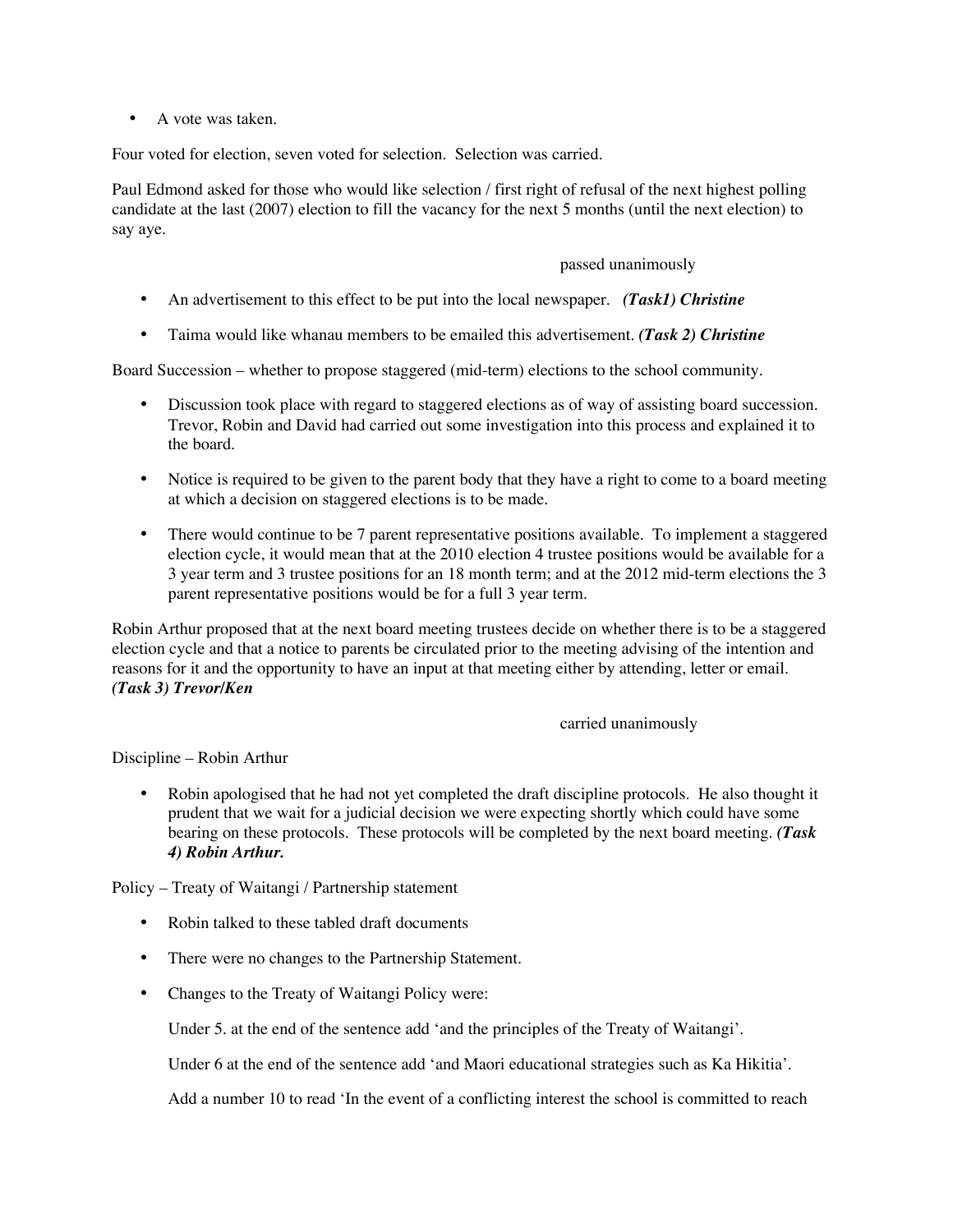resolution with Maori in the spirit of the partnership.'

• Ken asked Heather Dikstaal her thoughts on the amendments. Heather could not see any problems.

Robin Arthur asked for the Partnership Statement and the Treaty of Waitangi to be adopted.

Robin Arthur / Heather Dikstaal carried

# **4. Strategic Discussions – Nil**

7.35: Break

7.55: Taima left

# **5. Monitoring**

Finances – Trevor

• Trevor talked to the tabled suggested Budgeted Statement of Financial Position (Balance Sheet) and the suggested breakdown of depreciation for capital assets as provided by Edtech.

Trevor asked that the Board accepts the Balance sheet of the 2009 Budgeted Statement of Financial Position and the suggested breakdown of depreciation for capital assets, as provided by Edtech.

Trevor Crosby / Paul Edmond carried

Trevor then went over the June and July monthly statements and the July minutes of the Finance meeting and asked for the board to accept these.

Trevor Crosby / Paul Edmond carried

Enrolment and Promotion – Ken

- Ken said enrolment figures to date were pleasing and on target.
- Alice said she would like time put aside for the promotion of the concept of a School within a School. There was not enough time allocated to this.

Promotional Leaflet - Ken

• Numerous enquiries have been made to Critical Mass about some of the distribution areas of our latest promotional leaflet but we seem to be at the end of the road with this. There are plenty of other companies out there and in future we will look at these.

Request for net work information

• We need more time to find out where year 8 in zone students attend school, if they do not go to WSC*. (Task 5) Ken*

Discipline – Ken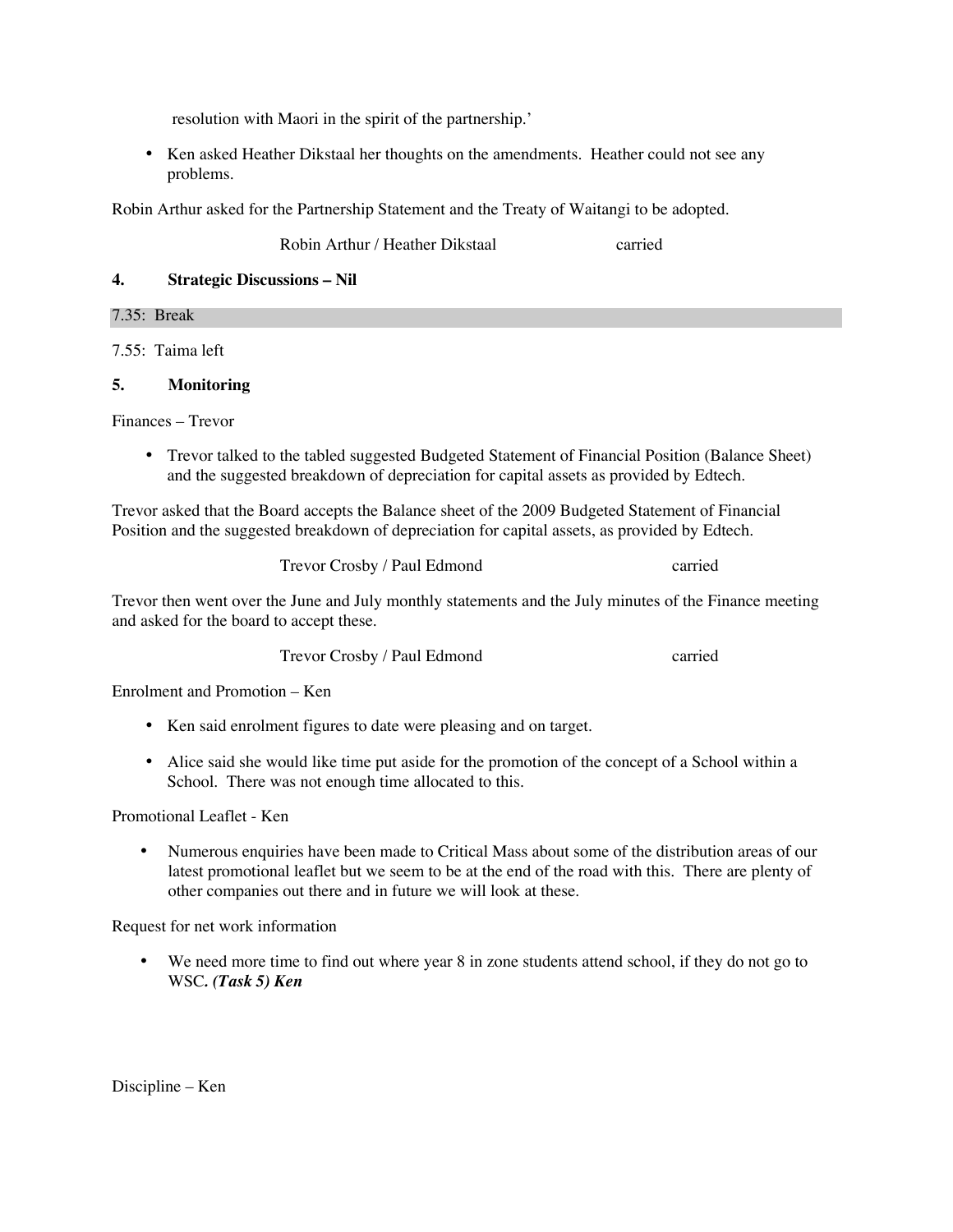Judicial Review Update

• No judgment yet. We are expecting it very soon.

### Suspension Reinstatement

- 1 extended suspension appearing back before the board on Wednesday  $23<sup>rd</sup>$  September.
- 1 reinstated male going back to the board on Thursday  $24<sup>th</sup>$  September.
- Since the last board meeting 1 reinstated male has withdrawn from the school. 1 reinstated male has been expelled and 1 male has been excluded.
- Robin talked about students who the Ministry has directed us to enroll.
- Robin suggested a meeting with MOE officials to clear up an issue around a reciprocal agreement (taking each others' excluded students) with another school. *Task 6 – Ken*

### 8.45pm: Kaukura Tepaki left

#### Property

 $3<sup>rd</sup>$  Five Year Programme: update on submissions; timeline for decision-making

- Ken report that the Senior Management Team has put aside a half day next week to make decisions.
- The cooption of Rau Hoskins has been made on to the property committee.

# **6. Identify Agenda Items for Next Meeting**

- Staggered (mid-term) election
- Discipline protocols
- Judicial review
- 'Kick It' programme
- Response from advertisement for trustee elections.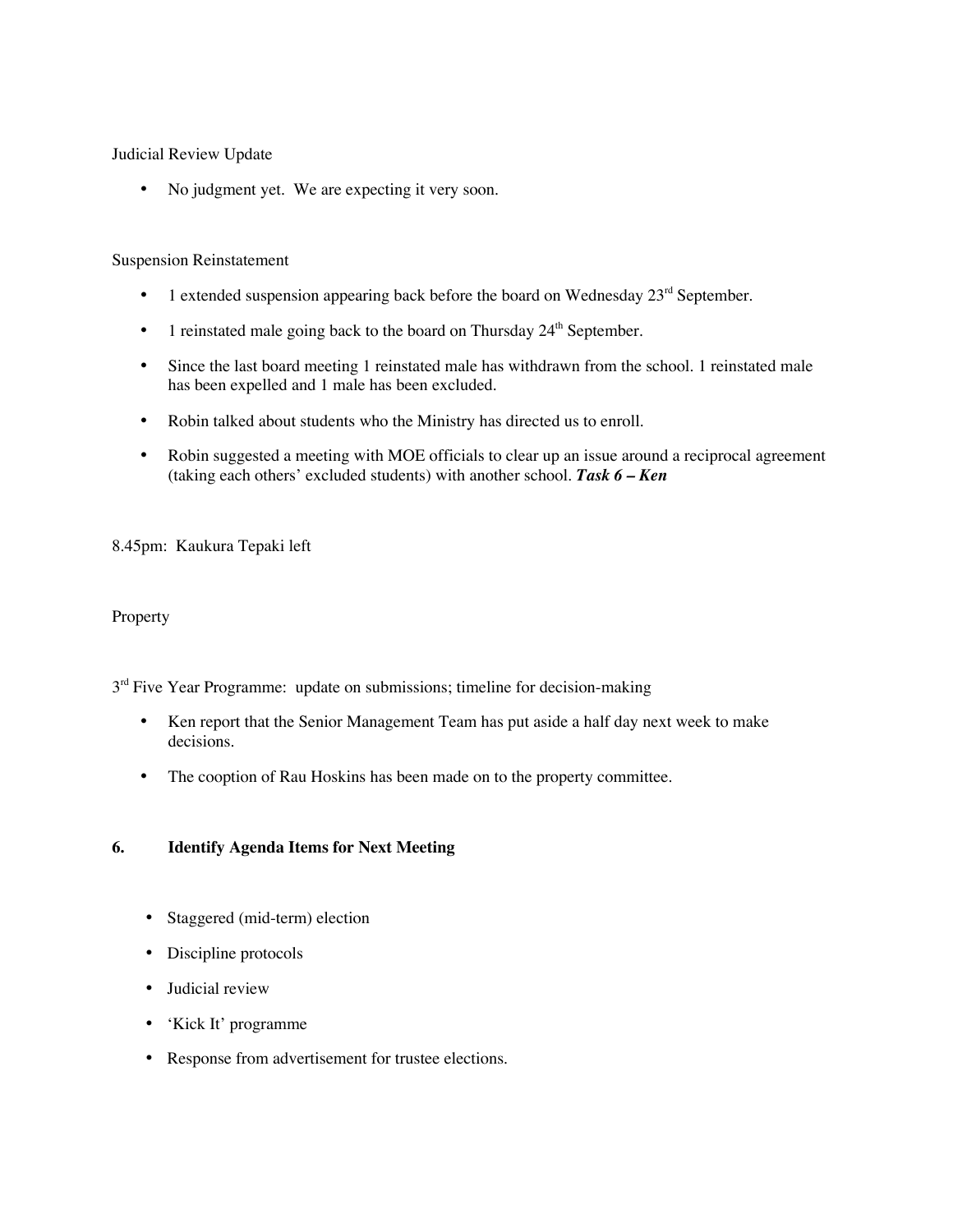### **7. Administration**

Confirmation of Minutes

Marianne asked for the minutes of the previous meeting to be accepted.

Marianne Wilson / Rose Philpott carried

Correspondence

Robin asked for the correspondence to be accepted.

Robin Arthur / Heather Dikstaal carried

Approval of written reports

Marianne asked for approval of all written reports.

Marianne / David Peirse carried

Marianne acknowledged that this was Rose Philpott's last meeting as a Student Representative and thanked her for her input into the board meetings.

**Next PAG meeting:** 13<sup>th</sup> October (Paul Edmond)

**Next Facilitator:** David Peirse

**Next Board meeting:**  $2^{nd}$  November (hopefully in the new board room)